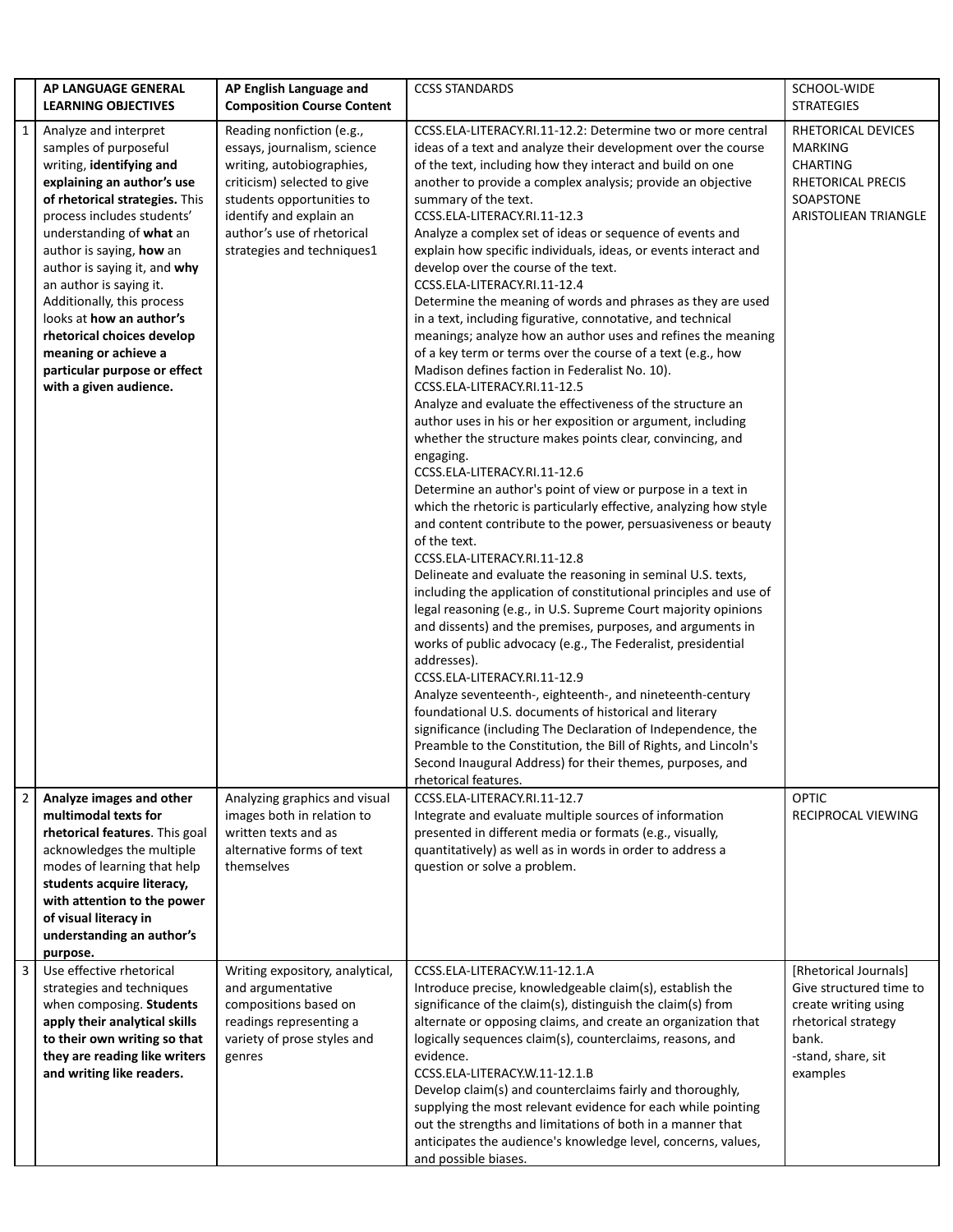|   |                                                                                                                                                                                                                                                                                                                                                                                                                                                                                                                                                                                                                                                                                                                                                                                                                                                     |                                                                                                                                                                                                 | CCSS.ELA-LITERACY.W.11-12.1.D<br>Establish and maintain a formal style and objective tone while<br>attending to the norms and conventions of the discipline in<br>which they are writing.<br>CCSS.ELA-LITERACY.W.11-12.1.E                                                                                                                                                                                                                                                                                                                                                                                                                                                                                           |  |
|---|-----------------------------------------------------------------------------------------------------------------------------------------------------------------------------------------------------------------------------------------------------------------------------------------------------------------------------------------------------------------------------------------------------------------------------------------------------------------------------------------------------------------------------------------------------------------------------------------------------------------------------------------------------------------------------------------------------------------------------------------------------------------------------------------------------------------------------------------------------|-------------------------------------------------------------------------------------------------------------------------------------------------------------------------------------------------|----------------------------------------------------------------------------------------------------------------------------------------------------------------------------------------------------------------------------------------------------------------------------------------------------------------------------------------------------------------------------------------------------------------------------------------------------------------------------------------------------------------------------------------------------------------------------------------------------------------------------------------------------------------------------------------------------------------------|--|
|   |                                                                                                                                                                                                                                                                                                                                                                                                                                                                                                                                                                                                                                                                                                                                                                                                                                                     |                                                                                                                                                                                                 | Provide a concluding statement or section that follows from<br>and supports the argument presented.                                                                                                                                                                                                                                                                                                                                                                                                                                                                                                                                                                                                                  |  |
| 4 | Write for a variety of<br>purposes. Students' writing<br>experiences in the course<br>must exceed the timed<br>writings that are assessed<br>on the AP English Language<br>and Composition Exam. For<br>instance, students might<br>undertake a lengthy and<br>intensive inquiry into a<br>problem or controversy,<br>consulting and evaluating<br>arguments and viewpoints<br>presented in a variety of<br>sources, and using those<br>sources to provoke,<br>complicate, and/or support<br>their own responses to the<br>problem or controversy.<br>Students' writing in the<br>course should also go<br>through a process that<br>includes feedback from<br>other readers, revision, and<br>proofreading. Finally, forms<br>other than the essays<br>featured in the exam have a<br>place in the course, such as<br>personal narrative, letters, | Composing in several forms<br>(e.g., narrative, expository,<br>analytical, and argumentative<br>essays) about a variety of<br>subjects                                                          | CCSS.ELA-LITERACY.W.11-12.8<br>Gather relevant information from multiple authoritative print<br>and digital sources, using advanced searches effectively; assess<br>the strengths and limitations of each source in terms of the<br>task, purpose, and audience; integrate information into the text<br>selectively to maintain the flow of ideas, avoiding plagiarism<br>and overreliance on any one source and following a standard<br>format for citation.                                                                                                                                                                                                                                                        |  |
| 5 | advertisements, reviews, etc.<br>Respond to different writing<br>tasks according to their<br>unique rhetorical and<br>composition demands, and<br>translate that rhetorical<br>assessment into a plan for<br>writing. Different contexts<br>require different choices in<br>creating and delivering texts.<br>This goal addresses the<br>importance of prewriting<br>and planning in the writing<br>process.                                                                                                                                                                                                                                                                                                                                                                                                                                        | Composing in several forms<br>(e.g., narrative, expository,<br>analytical, and argumentative<br>essays) about a variety of<br>subjects                                                          | CCSS.ELA-LITERACY.W.11-12.10<br>Write routinely over extended time frames (time for research,<br>reflection, and revision) and shorter time frames (a single<br>sitting or a day or two) for a range of tasks, purposes, and<br>audiences                                                                                                                                                                                                                                                                                                                                                                                                                                                                            |  |
| 6 | Create and sustain original<br>arguments based on<br>information synthesized<br>from readings, research,<br>and/or personal observation<br>and experience. Students<br>learn to see argument as<br>addressing a wide range of<br>purposes in a variety of<br>formats. They should be able<br>to recognize general features<br>of arguments, such as<br>claims, evidence, qualifiers,<br>warrants, and conclusions.<br>Students' ability to create                                                                                                                                                                                                                                                                                                                                                                                                   | Conducting research and<br>writing argument papers in<br>which students present an<br>argument of their own that<br>includes the analysis and<br>synthesis of ideas from an<br>array of sources | CCSS.ELA-LITERACY.W.11-12.1<br>Write arguments to support claims in an analysis of substantive<br>topics or texts, using valid reasoning and relevant and sufficient<br>evidence.<br>CCSS.ELA-LITERACY.W.11-12.1.A<br>Introduce precise, knowledgeable claim(s), establish the<br>significance of the claim(s), distinguish the claim(s) from<br>alternate or opposing claims, and create an organization that<br>logically sequences claim(s), counterclaims, reasons, and<br>evidence.<br>CCSS.ELA-LITERACY.W.11-12.1.B<br>Develop claim(s) and counterclaims fairly and thoroughly,<br>supplying the most relevant evidence for each while pointing<br>out the strengths and limitations of both in a manner that |  |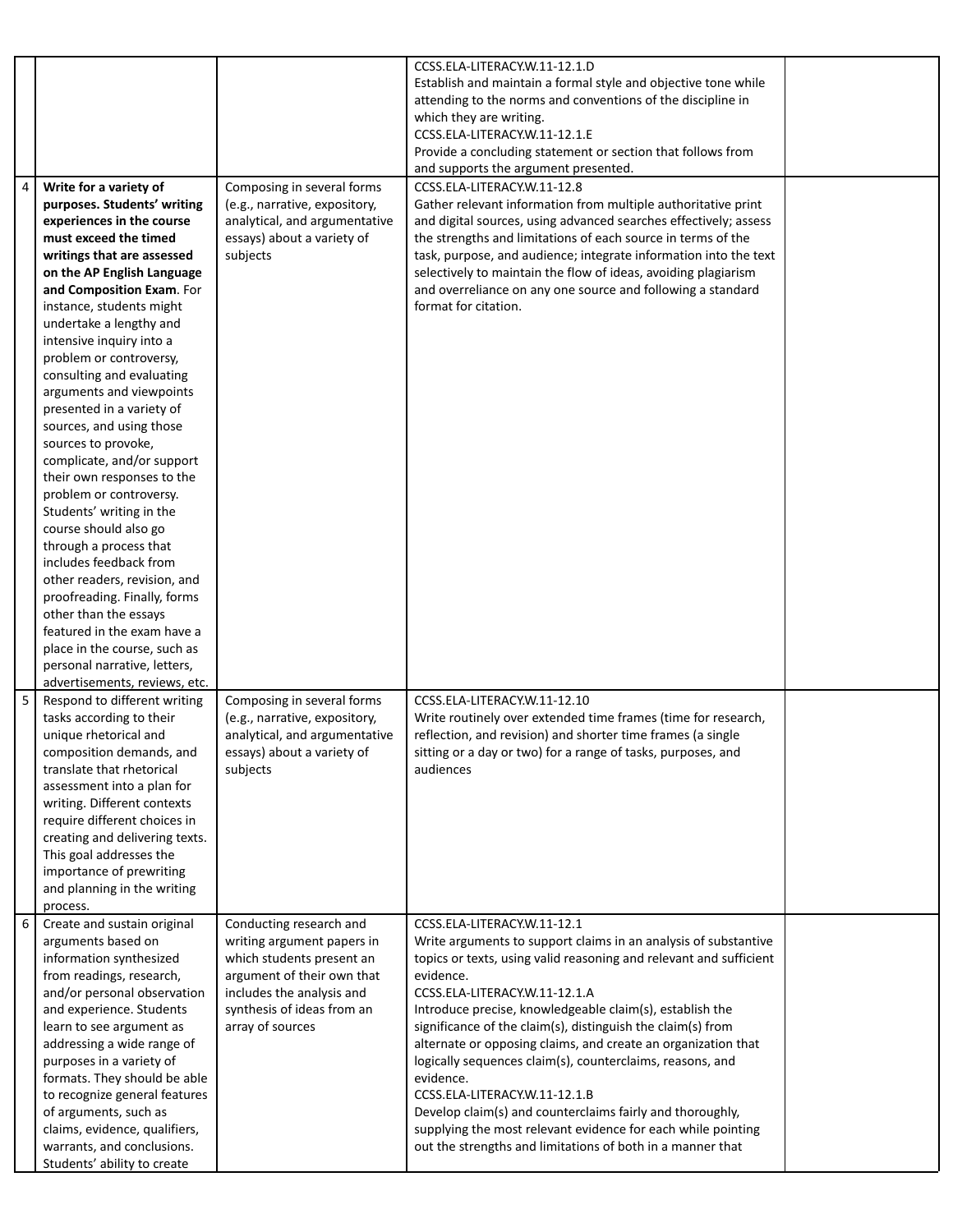|   | informed arguments<br>depends largely upon their<br>reading of primary and<br>secondary sources. The<br>more that students discern<br>argument as entering into a<br>conversation with others,<br>the more credible and<br>cogent their own arguments<br>become.                                                                                                                                                                                                                                                                                                                                                                                              |                                                                                                                                | anticipates the audience's knowledge level, concerns, values,<br>and possible biases.<br>CCSS.ELA-LITERACY.W.11-12.1.C<br>Use words, phrases, and clauses as well as varied syntax to link<br>the major sections of the text, create cohesion, and clarify the<br>relationships between claim(s) and reasons, between reasons<br>and evidence, and between claim(s) and counterclaims.<br>CCSS.ELA-LITERACY.W.11-12.1.D<br>Establish and maintain a formal style and objective tone while<br>attending to the norms and conventions of the discipline in<br>which they are writing.<br>CCSS.ELA-LITERACY.W.11-12.1.E<br>Provide a concluding statement or section that follows from<br>and supports the argument presented.                                                                                         |  |
|---|---------------------------------------------------------------------------------------------------------------------------------------------------------------------------------------------------------------------------------------------------------------------------------------------------------------------------------------------------------------------------------------------------------------------------------------------------------------------------------------------------------------------------------------------------------------------------------------------------------------------------------------------------------------|--------------------------------------------------------------------------------------------------------------------------------|---------------------------------------------------------------------------------------------------------------------------------------------------------------------------------------------------------------------------------------------------------------------------------------------------------------------------------------------------------------------------------------------------------------------------------------------------------------------------------------------------------------------------------------------------------------------------------------------------------------------------------------------------------------------------------------------------------------------------------------------------------------------------------------------------------------------|--|
| 7 | Evaluate and incorporate<br>sources into researched<br>arguments. When entering<br>into a conversation with<br>others, students must<br>comprehend and evaluate<br>(not just summarize or<br>quote) others' positions.<br>Such a process involves<br>purposeful reading, a wide<br>range of reading, and the<br>ability to credibly support an<br>evaluation of a writer's<br>position.                                                                                                                                                                                                                                                                       | Developing research skills and<br>the ability to evaluate, use,<br>and cite primary and<br>secondary sources                   | CCSS.ELA-LITERACY.W.11-12.7<br>Conduct short as well as more sustained research projects to<br>answer a question (including a self-generated question) or<br>solve a problem; narrow or broaden the inquiry when<br>appropriate; synthesize multiple sources on the subject,<br>demonstrating understanding of the subject under<br>investigation.<br>CCSS.ELA-LITERACY.W.11-12.8<br>Gather relevant information from multiple authoritative print<br>and digital sources, using advanced searches effectively; assess<br>the strengths and limitations of each source in terms of the<br>task, purpose, and audience; integrate information into the text<br>selectively to maintain the flow of ideas, avoiding plagiarism<br>and overreliance on any one source and following a standard<br>format for citation. |  |
| 8 | Demonstrate understanding<br>of the conventions of citing<br>primary and secondary<br>sources. Students must learn<br>to use the conventions<br>recommended by<br>professional organizations<br>such as the Modern<br>Language Association (MLA),<br>the University of Chicago<br>Press (The Chicago Manual<br>of Style), or the American<br>Psychological Association<br>(APA). Students need to<br>understand that for<br>academic writing, the<br>selection of documentation<br>style depends upon the<br>discipline the writing is<br>intended for; students<br>therefore need to learn how<br>to find and follow style<br>guides in various disciplines. | Citing sources using a<br>recognized editorial style<br>(e.g., Modern Language<br>Association, The Chicago<br>Manual of Style) | CCSS.ELA-LITERACY.W.11-12.8<br>Gather relevant information from multiple authoritative print<br>and digital sources, using advanced searches effectively; assess<br>the strengths and limitations of each source in terms of the<br>task, purpose, and audience; integrate information into the text<br>selectively to maintain the flow of ideas, avoiding plagiarism<br>and overreliance on any one source and following a standard<br>format for citation                                                                                                                                                                                                                                                                                                                                                        |  |
| 9 | Gain control over various<br>reading and writing<br>processes, with careful<br>attention to inquiry<br>(research), rhetorical<br>analysis and synthesis of<br>sources, drafting,<br>revising/rereading, editing,<br>and review. This goal<br>emphasizes the importance<br>of the entire process of<br>writing, including teacher                                                                                                                                                                                                                                                                                                                              | Writing that proceeds through<br>several stages or drafts, with<br>revision aided by teacher and<br>peers                      | CCSS.ELA-LITERACY.W.11-12.5<br>Develop and strengthen writing as needed by planning,<br>revising, editing, rewriting, or trying a new approach, focusing<br>on addressing what is most significant for a specific purpose<br>and audience. (Editing for conventions should demonstrate<br>command of Language standards 1-3 up to and including<br>grades 11-12 here.)                                                                                                                                                                                                                                                                                                                                                                                                                                              |  |